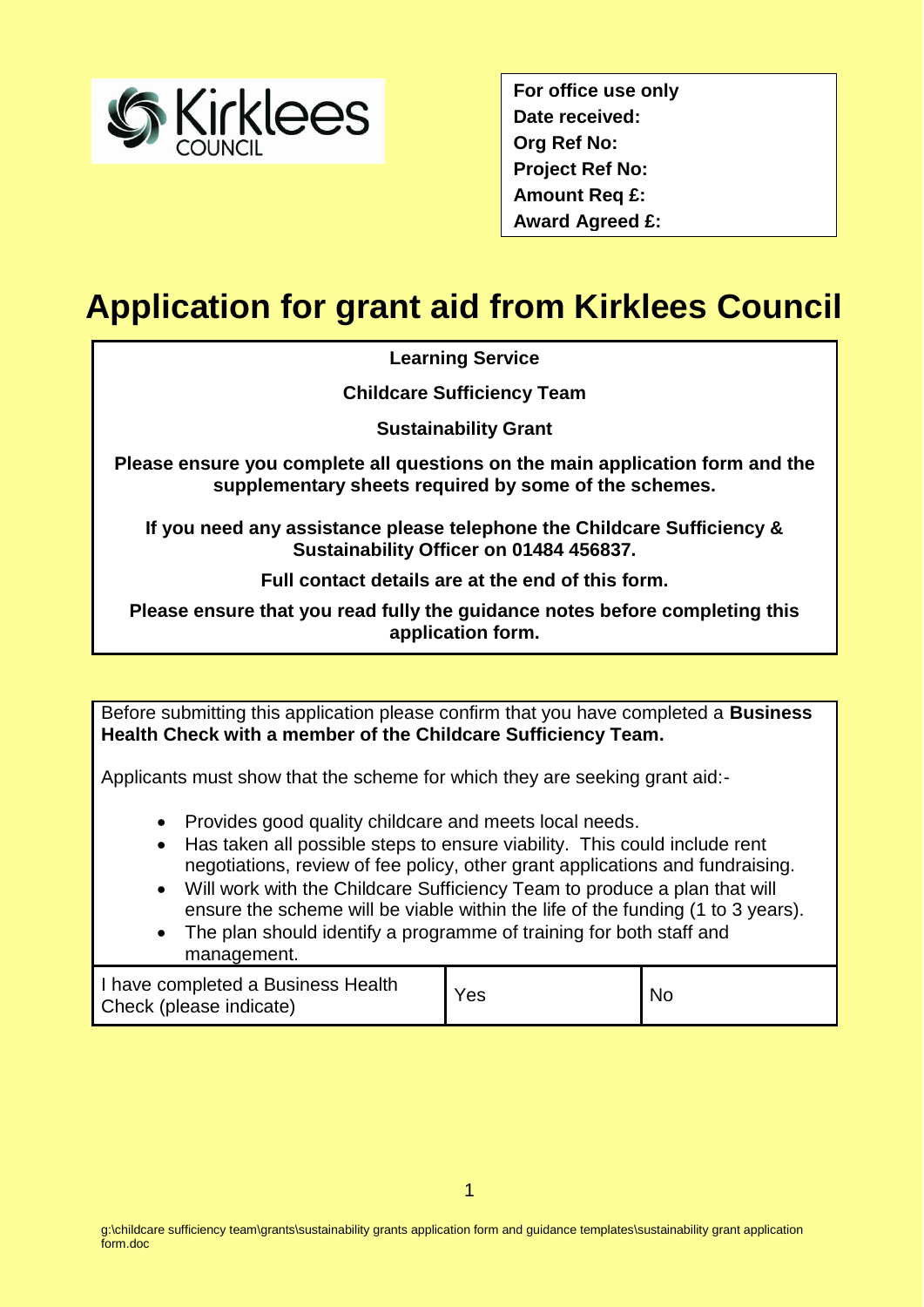## **Section A – About your organisation**

| <b>A1</b><br><b>Your Organisation</b> |  |
|---------------------------------------|--|
| Name of organisation                  |  |
| Address (include postcode)            |  |
|                                       |  |
|                                       |  |
| Contact                               |  |
| Telephone number                      |  |
| Email                                 |  |
| Website                               |  |
| <b>Ofsted URN</b>                     |  |

| A <sub>2</sub><br><b>About your provision</b>          |          |
|--------------------------------------------------------|----------|
| Type of provision                                      |          |
| Opening days and times                                 |          |
| Date scheme opened                                     |          |
| How many places are you registered for?                |          |
| Are you registered for Free Early Education<br>& Care? |          |
| Are you an approved 2 year old provider?               |          |
| When was the constitution adopted? (If<br>appropriate) |          |
| How are registered with Ofsted?                        |          |
| <b>Early Years Register</b>                            | Yes / No |
| <b>Compulsory Childcare Register</b>                   | Yes / No |
| <b>Voluntary Childcare Register</b>                    | Yes / No |

g:\childcare sufficiency team\grants\sustainability grants application form and guidance templates\sustainability grant application form.doc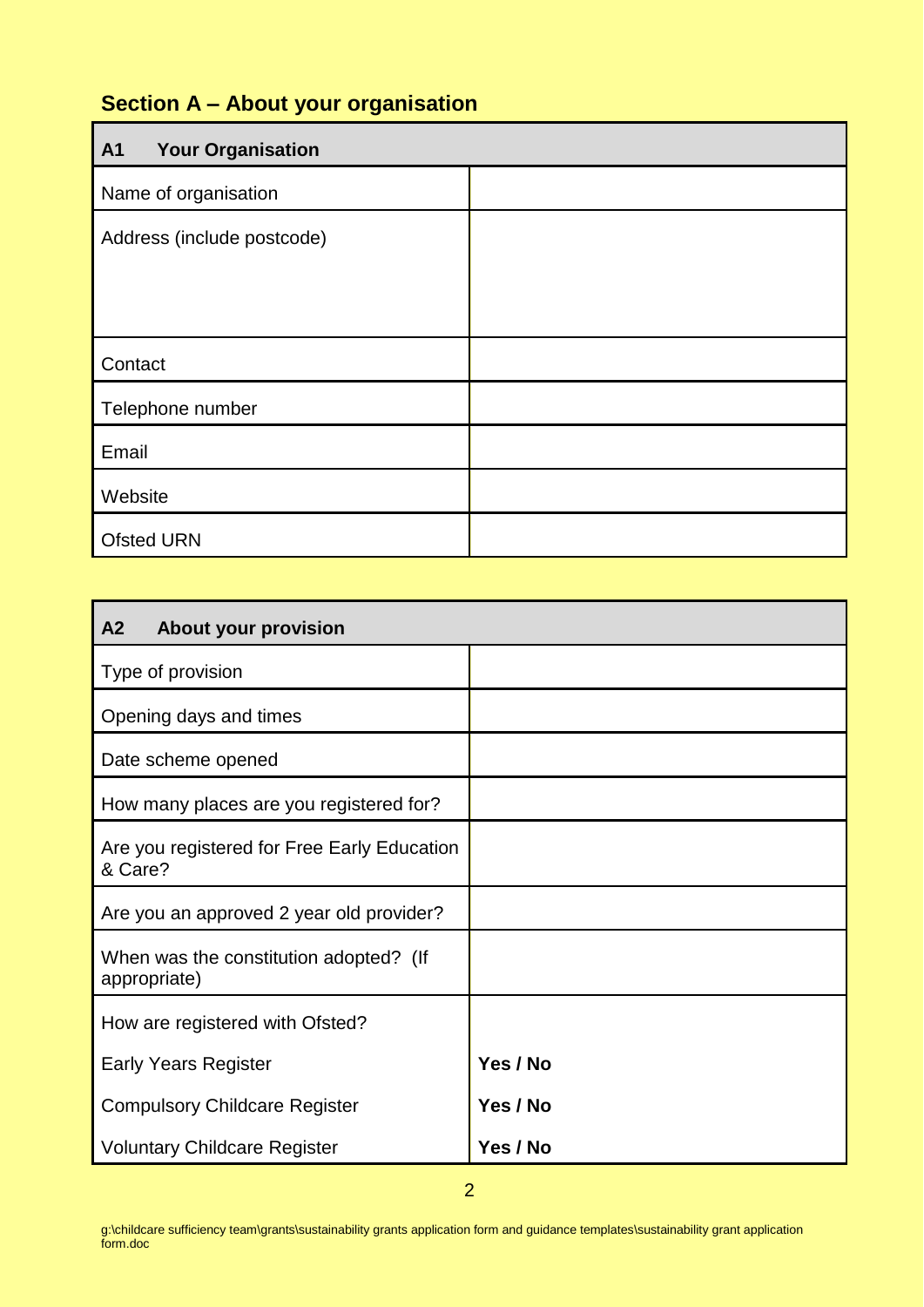| Who is completing this application?<br>A <sub>3</sub>                       |  |
|-----------------------------------------------------------------------------|--|
| <b>Name</b>                                                                 |  |
| Correspondence address (if different from<br>the main organisation address) |  |
| Position in organisation                                                    |  |
| Daytime telephone number                                                    |  |
| Evening telephone number                                                    |  |
| Mobile telephone number                                                     |  |
| <b>Email</b>                                                                |  |

| <b>Parent Organisation (if applicable)</b><br>A <sub>4</sub>                |  |
|-----------------------------------------------------------------------------|--|
| Name                                                                        |  |
| Correspondence address (if different from<br>the main organisation address) |  |
| Position in organisation                                                    |  |
| Daytime telephone number                                                    |  |
| Evening telephone number                                                    |  |
| Mobile telephone number                                                     |  |
| Email                                                                       |  |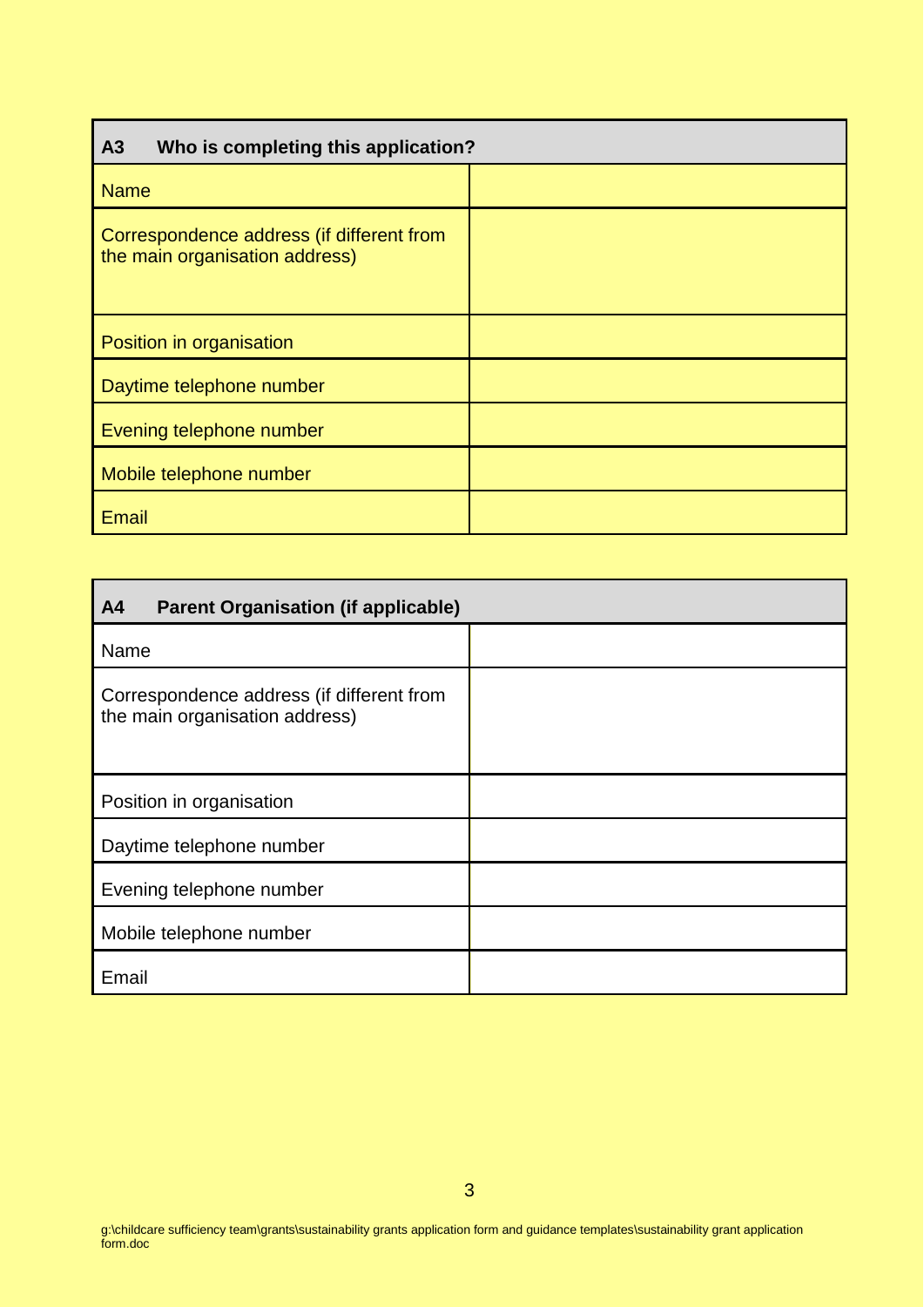| A5<br>What is the legal status of your organisation:<br>You must submit a recent signed copy of the documents used to govern<br>your organisation (eg constitutions, articles of memorandum). |   |                                    |
|-----------------------------------------------------------------------------------------------------------------------------------------------------------------------------------------------|---|------------------------------------|
|                                                                                                                                                                                               |   | $\boxtimes$ Please tick that apply |
| Community group or society                                                                                                                                                                    | п |                                    |
| <b>Registered charity</b>                                                                                                                                                                     | □ | Number: ___________________        |
| Company limited by guarantee                                                                                                                                                                  | □ | Number: __________________         |
| Company limited by shares                                                                                                                                                                     | □ | Number: ___________________        |
| Charitable incorporated organisation                                                                                                                                                          | □ |                                    |
| Community interest company (social enterprise)                                                                                                                                                | п |                                    |
| Partnership                                                                                                                                                                                   | П |                                    |
| <b>School</b>                                                                                                                                                                                 |   |                                    |
| Public sector organisation                                                                                                                                                                    |   |                                    |
| Sole trader                                                                                                                                                                                   | П |                                    |
| <b>Other</b>                                                                                                                                                                                  | П |                                    |
| <b>VAT</b> registered                                                                                                                                                                         | п | VAT No: ___________________        |

| A <sub>6</sub><br>Please list your key management and committee members |  |  |
|-------------------------------------------------------------------------|--|--|
| <b>Chair</b>                                                            |  |  |
| <b>Treasurer</b>                                                        |  |  |
| <b>Secretary</b>                                                        |  |  |
| <b>Member</b>                                                           |  |  |
| <b>Member</b>                                                           |  |  |
| <b>Member</b>                                                           |  |  |
| <b>Member</b>                                                           |  |  |
| <b>Member</b>                                                           |  |  |
| <b>Member</b>                                                           |  |  |
| <b>Member</b>                                                           |  |  |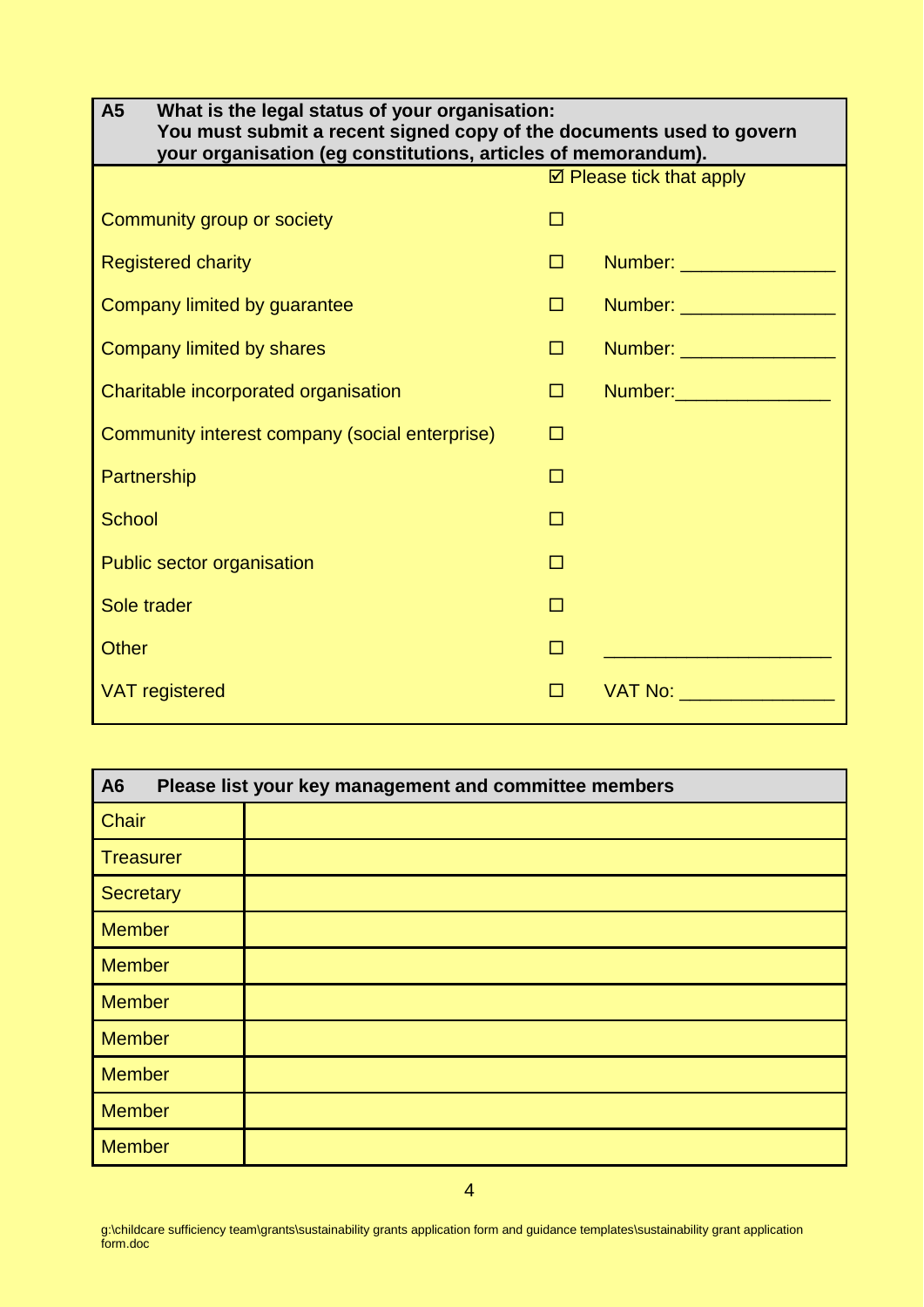| <b>A7</b><br><b>Organisation accounts</b><br>bank account should be enclosed.          | All organisations are required to send full recent accounts with every application.<br>If your group is new a copy of your most recent bank statement or evidence of a |
|----------------------------------------------------------------------------------------|------------------------------------------------------------------------------------------------------------------------------------------------------------------------|
| What is the period your accounts last<br>covered?                                      | 1 <sup>st</sup><br>to end<br>(month)<br>(month)                                                                                                                        |
| What was the total income of your<br>organisation during the last financial year?      |                                                                                                                                                                        |
| What was the total expenditure of your<br>organisation during the last financial year? |                                                                                                                                                                        |
| Loss or surplus for year (income minus<br>expenditure).                                |                                                                                                                                                                        |
| How much money remained at the end of<br>the last financial year? (called reserves).   |                                                                                                                                                                        |
| Are any of these reserves 'restricted' or set<br>aside for a specific purpose?         | $\Box$ Yes<br>$\square$ No                                                                                                                                             |
| If yes, how much, and for what purpose?                                                |                                                                                                                                                                        |

| A <sub>8</sub><br><b>Bank or building society account details</b><br>Note: If you use another organisation's account for holding purposes they must fill<br>in this section and sign the box in the final approval section (D) and submit a copy<br>of their constitution and account. |  |
|----------------------------------------------------------------------------------------------------------------------------------------------------------------------------------------------------------------------------------------------------------------------------------------|--|
| Name of account                                                                                                                                                                                                                                                                        |  |
| Bank or building society name                                                                                                                                                                                                                                                          |  |
| Sort code                                                                                                                                                                                                                                                                              |  |
| <b>Account number</b>                                                                                                                                                                                                                                                                  |  |
| <b>Building society roll number</b>                                                                                                                                                                                                                                                    |  |
| How many people must sign each cheque<br>or withdrawal from this account?                                                                                                                                                                                                              |  |
| Please detail which committee members<br>are signatories                                                                                                                                                                                                                               |  |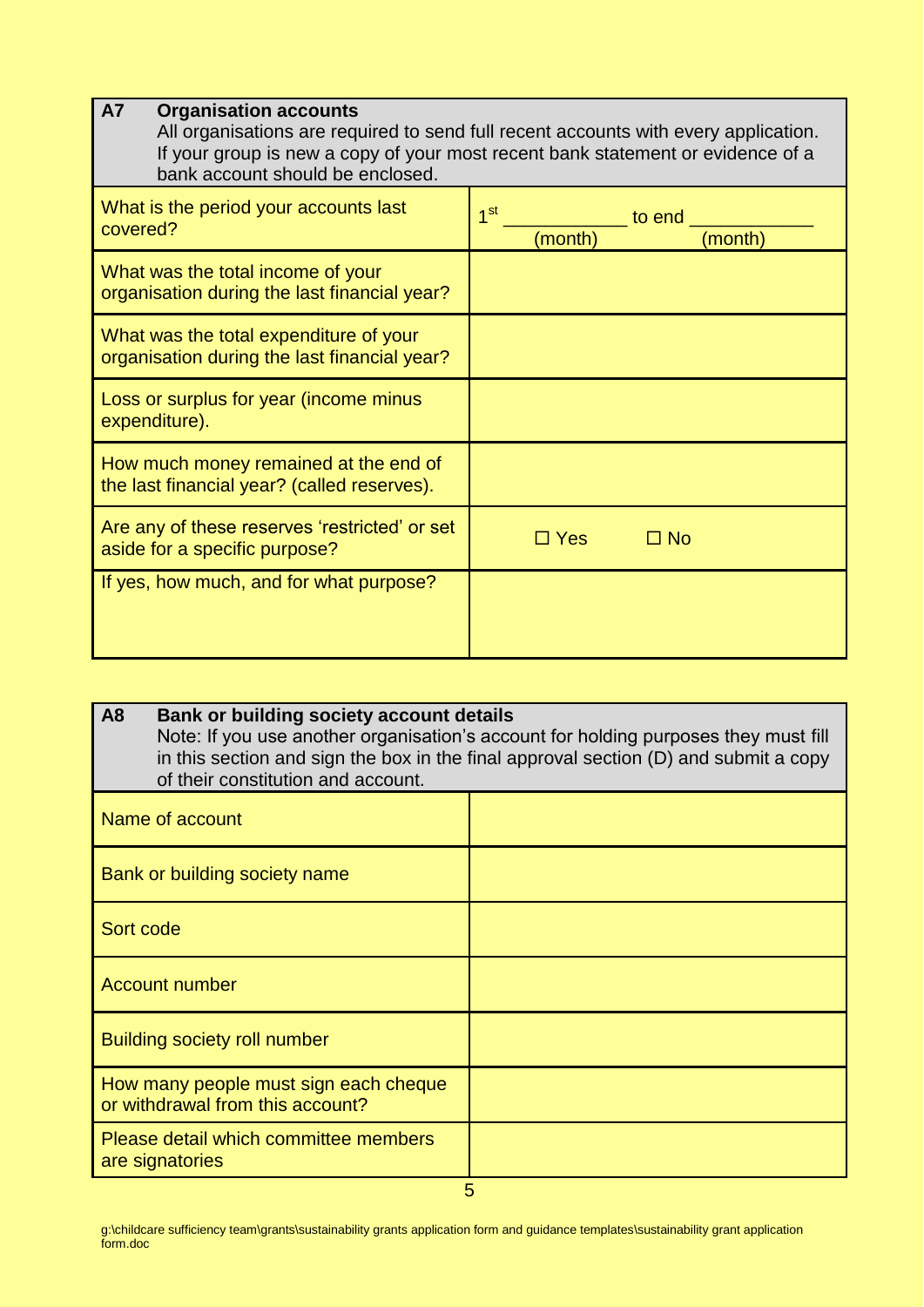| <b>A9</b><br>activity?                                                              | Does your organisation have adequate insurance to undertake the proposed |  |
|-------------------------------------------------------------------------------------|--------------------------------------------------------------------------|--|
|                                                                                     | $\boxtimes$ All that apply                                               |  |
| <b>Public liability</b>                                                             |                                                                          |  |
| <b>Buildings insurance</b>                                                          |                                                                          |  |
| <b>Contents insurance</b>                                                           |                                                                          |  |
| <b>Employers liability</b>                                                          |                                                                          |  |
| Other                                                                               |                                                                          |  |
| All organisations are required to check their insurance certificates are up to date |                                                                          |  |

### **Section B – About your grant**

| <b>B1</b> | How much funding do you require? |  |
|-----------|----------------------------------|--|
|           |                                  |  |

| <b>B2</b> | Please detail how this grant will be used and how it will ensure sustainability of<br>your provision? |
|-----------|-------------------------------------------------------------------------------------------------------|
|           |                                                                                                       |
|           |                                                                                                       |
|           |                                                                                                       |
|           |                                                                                                       |
|           |                                                                                                       |
|           |                                                                                                       |
|           |                                                                                                       |
|           |                                                                                                       |

| <b>B3</b> | Please tell us about the circumstances that have created the need for this<br>application. |  |  |
|-----------|--------------------------------------------------------------------------------------------|--|--|
|           |                                                                                            |  |  |
|           |                                                                                            |  |  |
|           |                                                                                            |  |  |
|           |                                                                                            |  |  |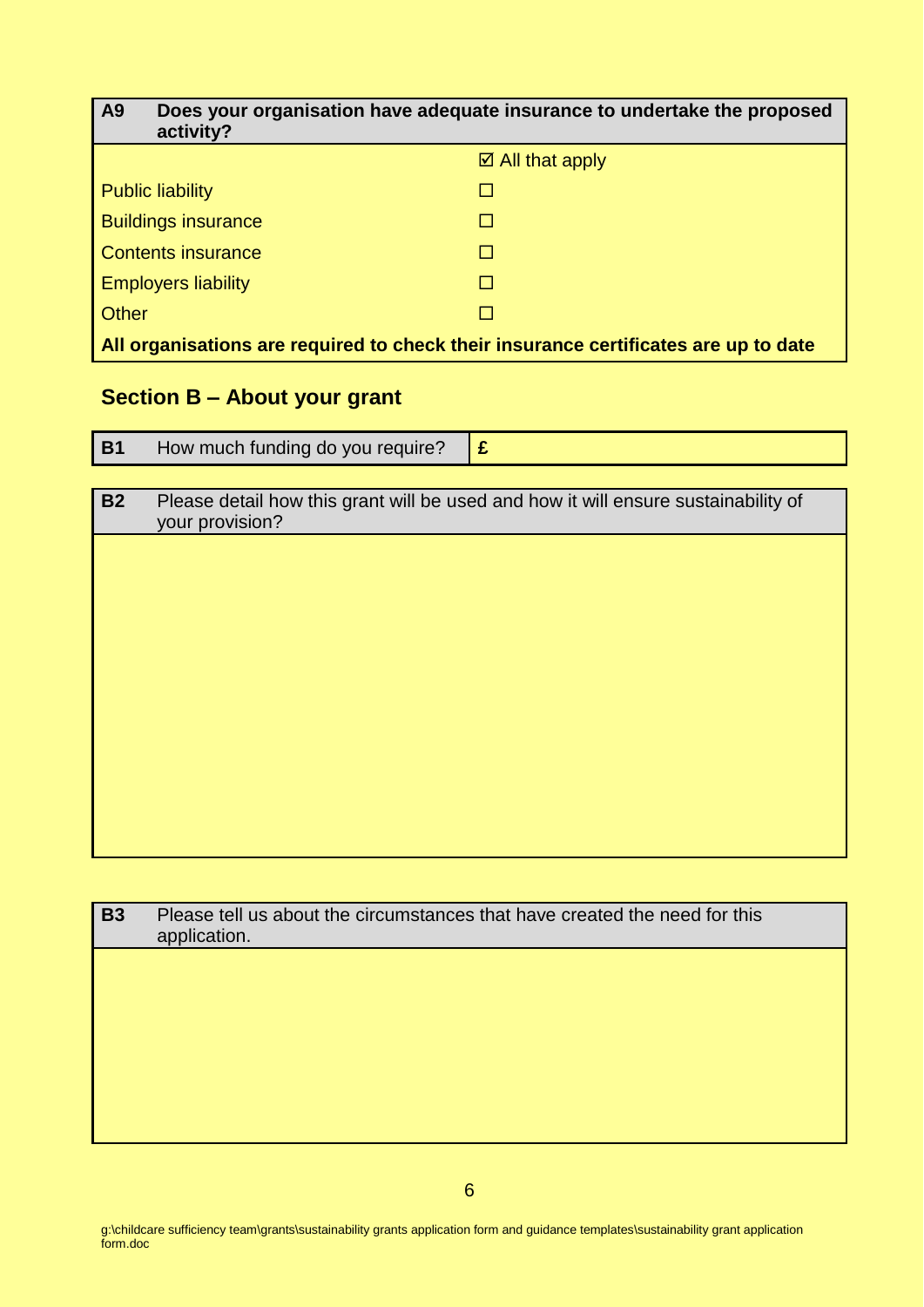| <b>B4</b> | What other actions have been/are being taken to secure the future of the<br>provision? |  |  |
|-----------|----------------------------------------------------------------------------------------|--|--|
|           |                                                                                        |  |  |
|           |                                                                                        |  |  |
|           |                                                                                        |  |  |
|           |                                                                                        |  |  |
|           |                                                                                        |  |  |

| <b>B5</b> | Please provide details of how your provision meets local needs. |  |  |
|-----------|-----------------------------------------------------------------|--|--|
|-----------|-----------------------------------------------------------------|--|--|

| <b>B6(a)</b> Please detail all sources of grant funding you have received within the last 3<br>years, giving amounts and periods covered. Please indicate if funding from those<br>sources has ended. If no please answer B6(b) below. |  |                       |                                          |
|----------------------------------------------------------------------------------------------------------------------------------------------------------------------------------------------------------------------------------------|--|-----------------------|------------------------------------------|
| Amount £<br>Source of funding                                                                                                                                                                                                          |  | <b>Period covered</b> | <b>Funding Ended?</b><br>See B6(b) below |
|                                                                                                                                                                                                                                        |  |                       |                                          |
|                                                                                                                                                                                                                                        |  |                       |                                          |
|                                                                                                                                                                                                                                        |  |                       |                                          |
|                                                                                                                                                                                                                                        |  |                       |                                          |
|                                                                                                                                                                                                                                        |  |                       |                                          |

| B6(b) Where the funding in B6(a) above has not ended please give details below |          |                                  |                          |
|--------------------------------------------------------------------------------|----------|----------------------------------|--------------------------|
| Source of funding                                                              | Amount £ | What was the<br>funding used for | Date funding<br>finished |
|                                                                                |          |                                  |                          |
|                                                                                |          |                                  |                          |
|                                                                                |          |                                  |                          |
|                                                                                |          |                                  |                          |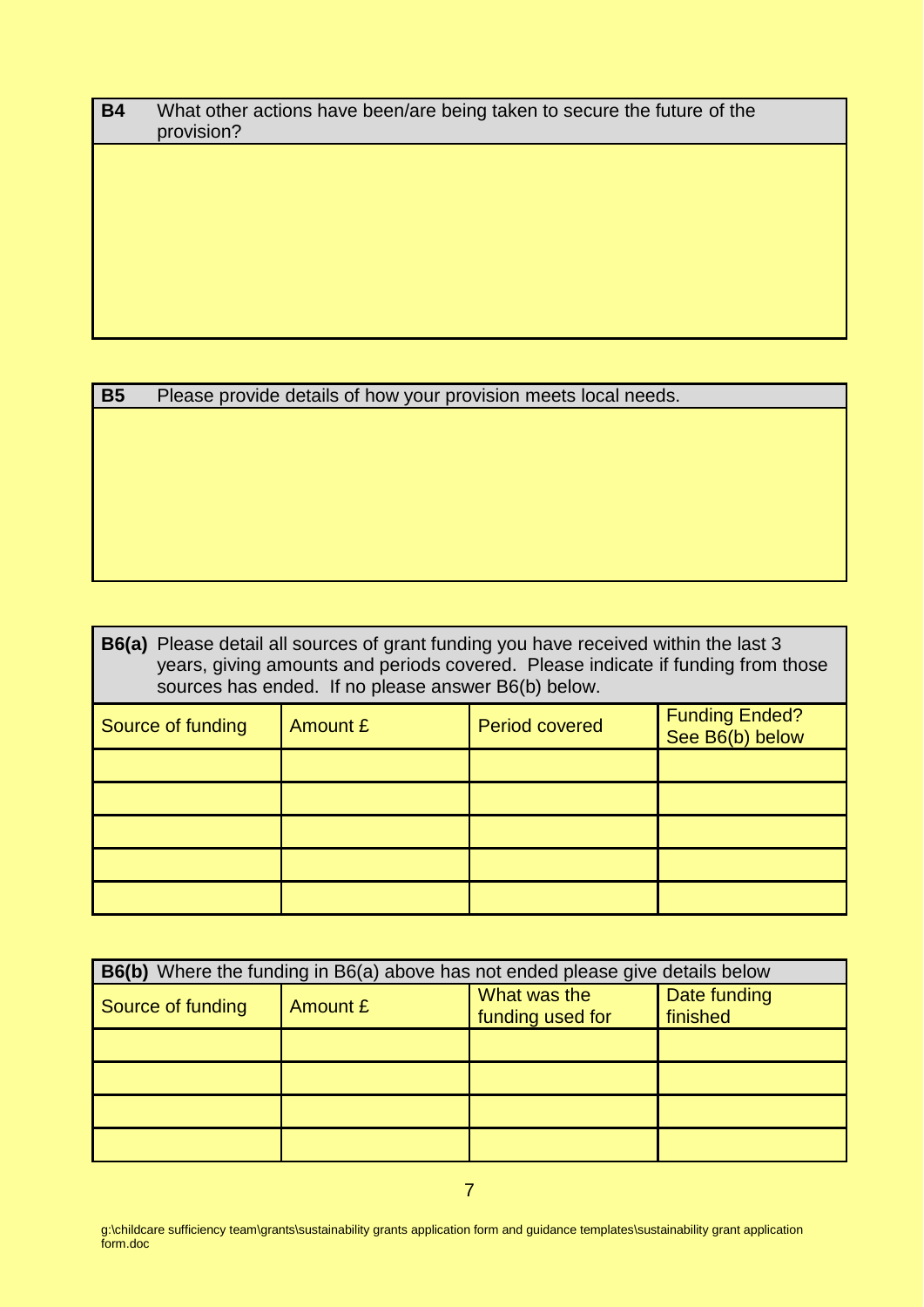#### **B7 Business Training**

The Learning Service considers training to be an essential part of sustainability and evidence of training undertaken in the next year, by both staff and management, will be required.

| Have you undertaken any business training<br>in the last 12 months? Please give details. |  |
|------------------------------------------------------------------------------------------|--|
| What training do you plan to access in the<br>next 12 months? (Attach training plan).    |  |

| <b>B8</b>   | Who have you received support from in completing this application, eg<br><b>Childcare Co-ordinator</b> |  |  |
|-------------|--------------------------------------------------------------------------------------------------------|--|--|
| <b>Name</b> |                                                                                                        |  |  |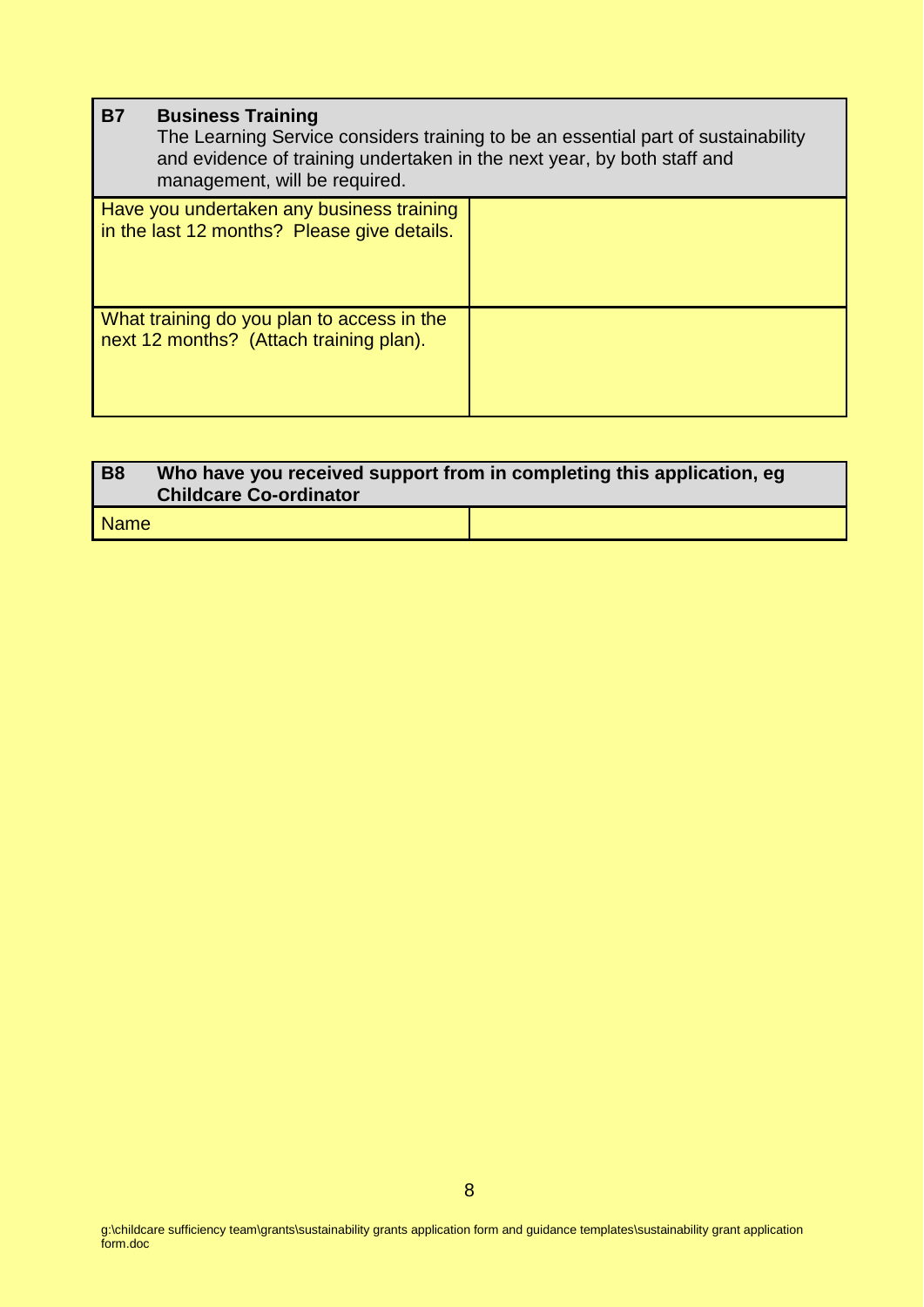#### **Please note there will be 6 monthly monitoring for the duration of this grant**

#### **Checklist**

Your application can only be processed if all sections of the application form have been completed and all necessary enclosures have been received. Please use this checklist to make sure you are sending us everything required to assess your application.

| Completed application form                                                                              | п  |
|---------------------------------------------------------------------------------------------------------|----|
| List of committee members/key management                                                                | ΙI |
| Legal status document (constitution, Articles of Memorandum /<br>Association, partnership agreement etc | п  |
| Business health check action plan and cash flow for the next 12<br>months                               | п  |
| Detailed income and expenditure statement for the past 12 months                                        | п  |
| Latest set of accounts                                                                                  | п  |
| <b>Most recent Ofsted report</b>                                                                        | п  |
| Latest bank statement (original will be returned)                                                       | п  |
| <b>Bank details form</b>                                                                                | п  |
| Training plan for staff and management                                                                  | п  |
| Have you made a copy of this application for your own files?                                            |    |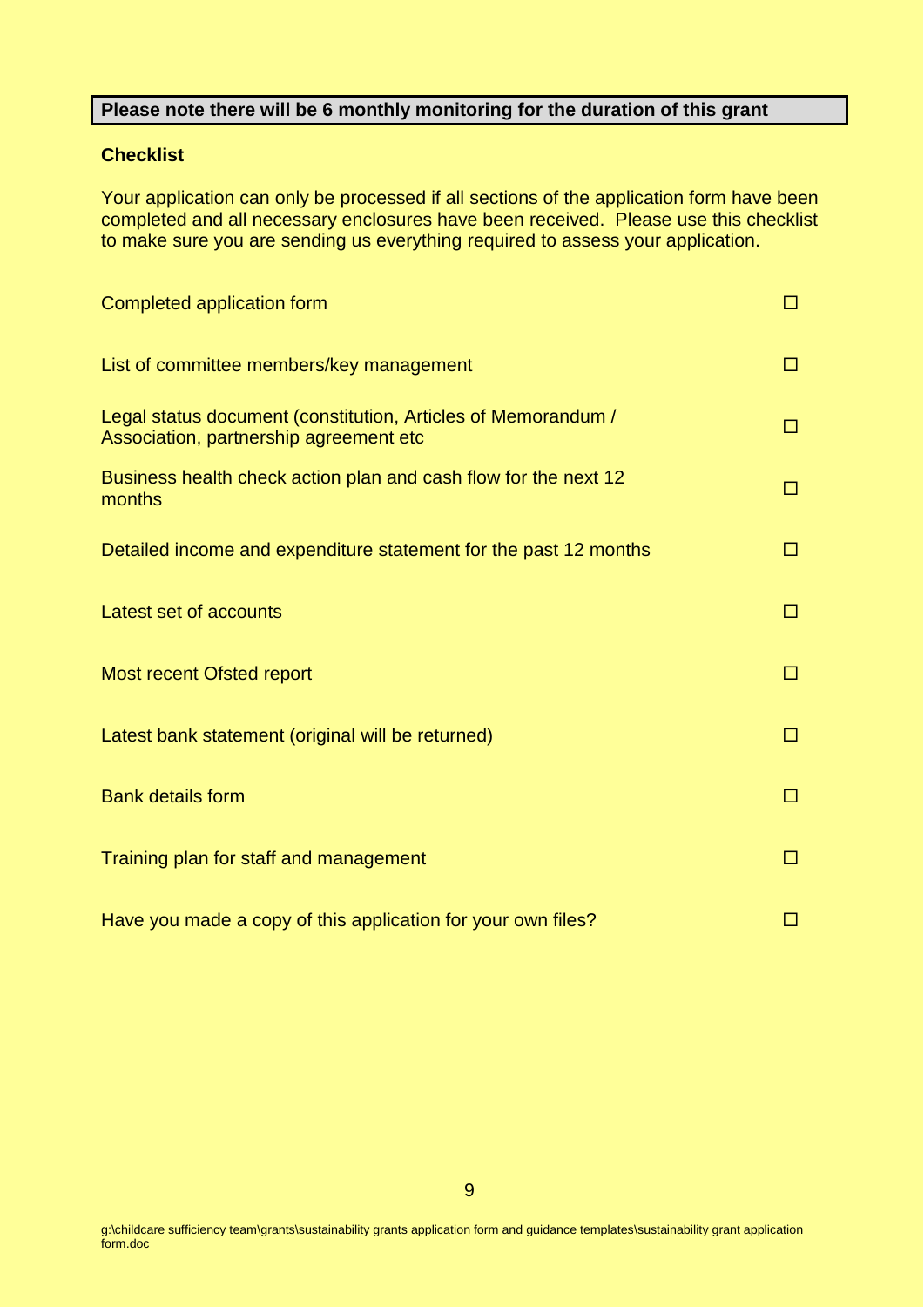#### **Section C - Approvals**

#### **C1 Declaration and authorisation by the organisation making the application**

**Two people must sign this declaration (they cannot be members of the same family or household) and at least one person must be an officer of the management committee for your organisation.** 

We certify that we have read the completed application and confirm that all information and supporting documentation provided is true, accurate and up to date. We understand that we need to inform the relevant grant provider immediately if there are any significant changes to any of the information we have provided.

If our group ceases to operate we may be required (if appropriate) to repay some or all of the grant received. Where assets have been purchased (eg toys and equipment) and are still in reasonable condition, these could be returned to the local authority for redistribution.

We also agree;

- that the grant will be spent as outlined in this application
- to further assistance or a Business Health Check from the Childcare Sufficiency Team if considered necessary
- to 6-monthly monitoring for the duration of this grant

**Please note**: A grant may not be given if the information in the application or supporting documentation is misleading or inaccurate.

| Signed (1) | Name (please print) | Position in group | Date |
|------------|---------------------|-------------------|------|
|            |                     |                   |      |
|            |                     |                   |      |
| Signed (2) | Name (please print) | Position in group | Date |
|            |                     |                   |      |
|            |                     |                   |      |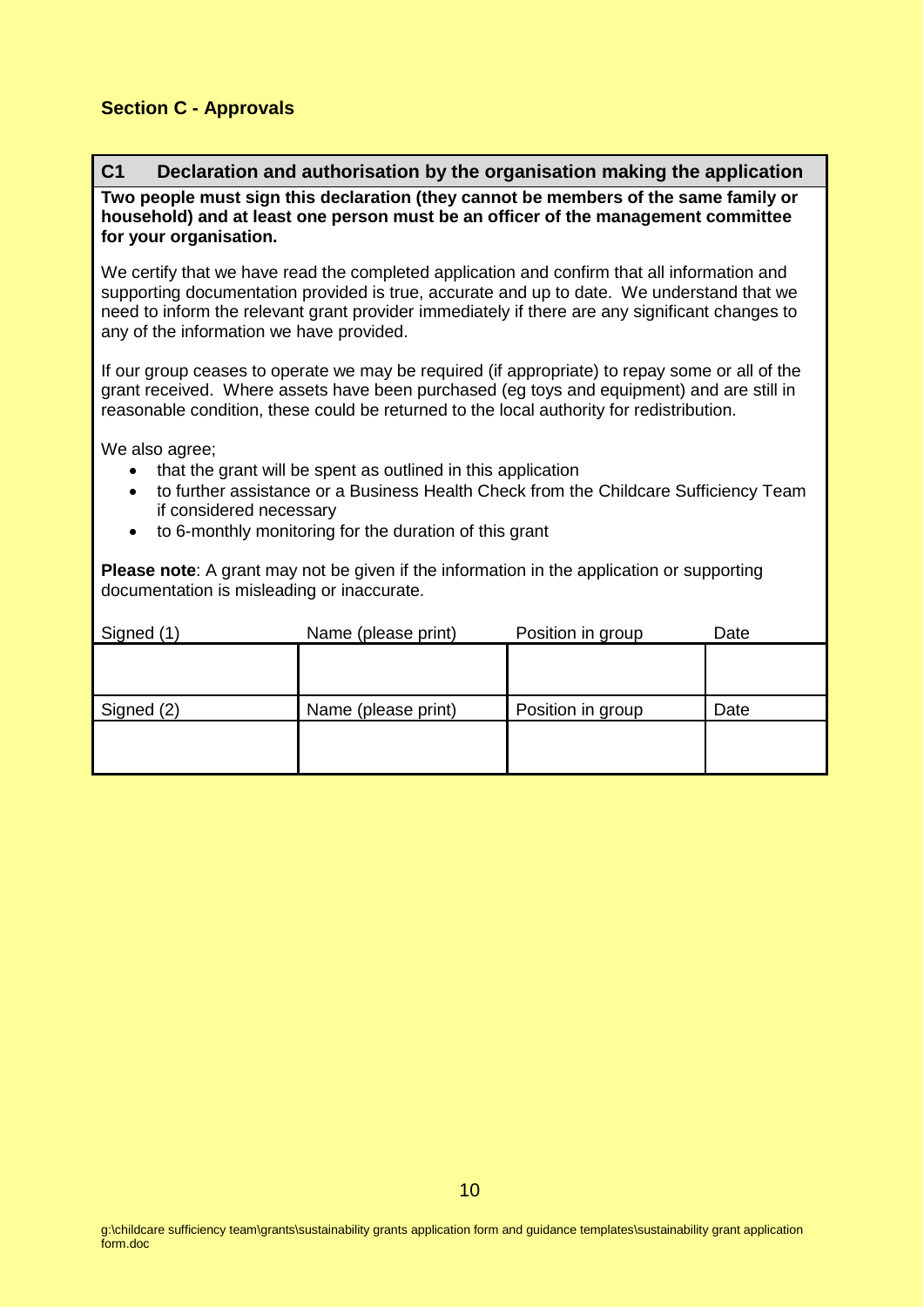#### **Data Protection Act 1998**

The information you give is necessary for project management, development and audit and will be used for those purposes only. It may also be shared with other council services and partners for the stated purposes. More information is available from the Data Protection Officer, Information Management, Crown Court Buildings, Princess Street, Huddersfield, HD1 2TT.

#### **Freedom of Information Act 2000**

The Council is a "Public Authority" within the meaning of the Freedom of Information Act 2000 ("the Act") and therefore any request for information held by the Council or another person or body holding information on the Council's behalf (for example, a Contractor) must be dealt with in accordance with the Act.

As part of its duties and responsibilities under the Act, the Council may disclose information relating to the Organisation's business and this grant application to any person or body making a request. The Council may also publish all or some of that information or the contract in its Publication Scheme required under the Act. For example, this could include (without limitation) grant conditions, financial information, specifications and working methods. Any request for disclosure of the material will be examined in the light of the exemptions contained in the Act and/or the "Public Interest Test".

#### **Final Check List**

**Your application will not be assessed until full details are received. Please ensure you follow this checklist:**

#### **Application Form**

- □ Don't leave any questions blank please state if they do not apply to your application.
- Complete any supplementary forms required by the grant scheme you are applying to.
- Check that your project meets the grant scheme criteria (ring the Business Support Team if you are not sure)
- Make sure you have not requested more than the maximum level of funding available.

#### **Approvals**

- Two people from your organisation have signed the approval section
- The organisation holding the funds for your project has completed the section on bank details and signed the approval section.